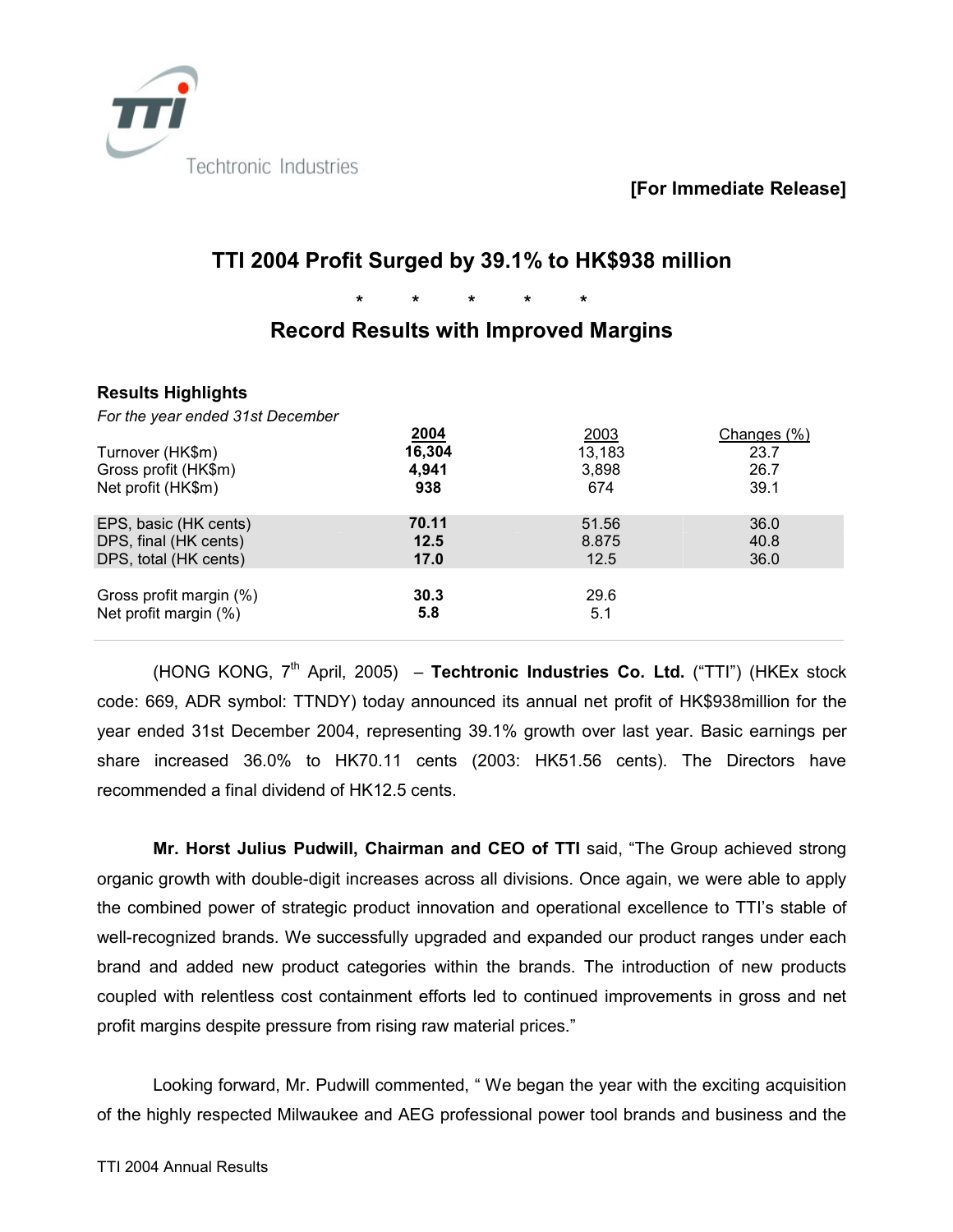DreBo accessories business. This acquisition follows our strategy of building a portfolio of leading brands. We will maximize synergies amongst our brands leading to improved cost savings and faster speed-to-market of new products. Further to our strong organic growth in 2004, the new acquisition will have a substantial positive impact on the Group's expansion in the future. "

"Growth momentum remains robust for 2005 with new product launches to include Milwaukee's revolutionary V28™ power tool line with lithium ion battery technology, RIDGID®'s seven best-in-class professional pneumatic fastening tools and Ryobi's new gasoline-driven pressure washer. We will continue to add depth and breadth to our entire product platform across all divisions. Our expanding portfolio of global brands will break new ground and grow our business into new markets. TTI possesses unique global strengths that will continue to deliver higher performance in our existing and newly acquired brands. "

#### **Review by operation**

#### **Power Equipment Products**

The Power Equipment Products division delivered another year of highly successful results through leading innovation, operational excellence and deepening customer alliances. This dynamic combination provided tremendous growth and market position gains in all brand categories. Turnover for the division grew 21.5% to HK\$11.52 billion, accounting for 70.7% of total Group turnover. Operating profits rose by 39.3% to HK\$910 million. In power tools, the Ryobi and RIDGID® brands played key roles in growing the power tool and accessory businesses achieving double-digit sales growth in tools and accessories. In outdoor power equipment, the Group made significant progress attaining double-digit sales growth as it leveraged the power of the Ryobi and Homelite brands in North America and Europe. The Group also continued to strengthen relationships with key customers.

#### **Floor Care Appliances**

The Floor Care Appliances division recorded an outstanding performance by delivering superior consumer value and maintaining a critical focus on containing costs. Turnover for the division grew 28.1% to HK\$4.08 billion, accounting for 25.0% of total Group turnover. Operating profits rose by 53.2% to HK\$201 million. Innovation is playing a key role in the success of our proprietary brands, with Dirt Devil making market gains in our important territories of North America and Europe, and Vax significantly improving its position in the UK. With manufacturing now centered in Asia,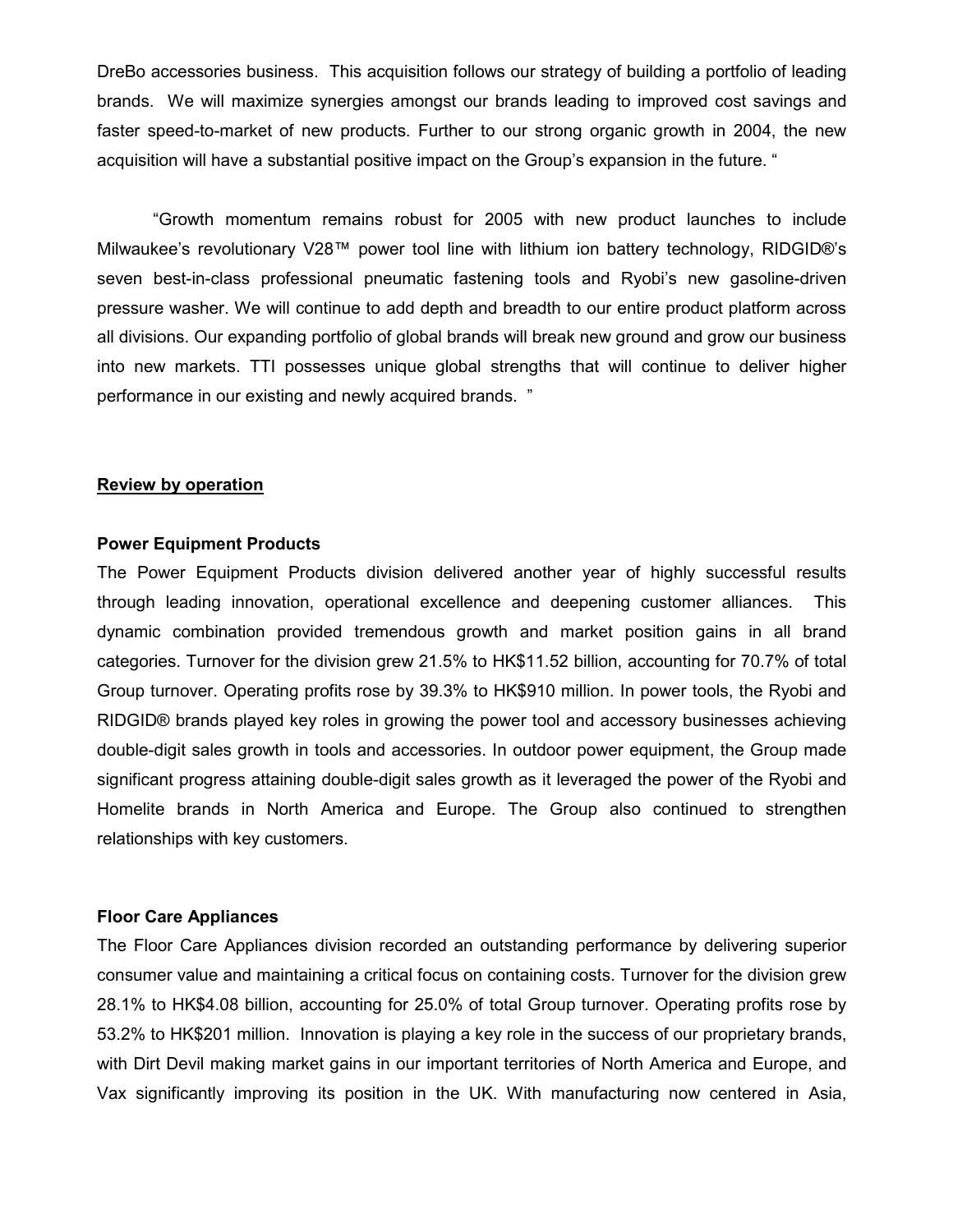significant supply chain efficiency gains and cost containment programs are positively impacting margins. Our strategic alliance business also exceeded plan.

### **Laser and Electronic Products**

The Laser and Electronic Products division showcased the strength that innovation and manufacturing efficiency can deliver to the marketplace. The division once again had an excellent year, maintaining its record of steadily increasing contributions to the Group. Turnover increased 37.2% to HK\$701 million, accounting for 4.3% of total Group turnover. Operating profits rose by 44.5% to HK\$146 million. This was accomplished through aggressive cost containment, increased manufacturing capacity, and the expansion of product offerings in all categories, including laser layout devices, digital measuring tapes, stud sensors, metal detectors, solar lighting and infantcare products, all contributing to the growth in sales. The award-winning launch of the innovative Ryobi AIRgrip™ laser level was just one example of our continuing ability to bring groundbreaking products to the market.

### *The text of the announcement and results presentation are available at www.ttigroup.com*

### **About TTI**

Founded in 1985, a world-class supplier of superior home improvement and construction tools with a powerful portfolio of trusted brands and a strong commitment to innovation and quality. The portfolio that TTI offers includes a full line of power equipment products, floor care appliances, laser and electronic products. Our brands include Milwaukee®, AEG® and Ryobi® power tools and accessories, Ryobi® and Homelite® outdoor power equipment and Royal®, Dirt Devil®, Regina® and Vax® floor care appliances.

TTI is one of the constituent stocks on the Hang Seng HK MidCap Index under the Hang Seng Composite Index, the MSCI Hong Kong Index, the FTSE All-World Hong Kong Index, the FTSE/Hang Seng Asian Cyclical Index and the Dow Jones Hong Kong Titans 30. For more information, please visit www.ttigroup.com.

#### **About RIDGID®**

RIDGID® is a registered trademark of RIDGID, Inc., part of Emerson Professional Tools, a business of St. Louis-based Emerson (NYSE:EMR). The orange color used on these products and the combination of orange and grey are trademarks for RIDGID® brand power tools.

#### **For enquiries:**

| .           |                                |                                              |                              |                                            |
|-------------|--------------------------------|----------------------------------------------|------------------------------|--------------------------------------------|
|             | Techtronic Industries Co. Ltd. | <b>Strategic Financial Relations Limited</b> |                              |                                            |
| Yammie Tang |                                | Veron Ng                                     |                              | $+(852)$ 2864 4831 veron@strategic.com.hk  |
| Tel:        | +(852) 2402 6653               | Carol Lau                                    |                              | $+(852)$ 2864 4815 carol@strategic.com.hk  |
| Fax:        | +(852) 2212 3109               | Sandra Tsui                                  |                              | $+(852)$ 2864 4824 sandra@strategic.com.hk |
| Email:      | yammietang@tti.com.hk          | Fax:                                         | +(853) 2804 2789 / 2527 1196 |                                            |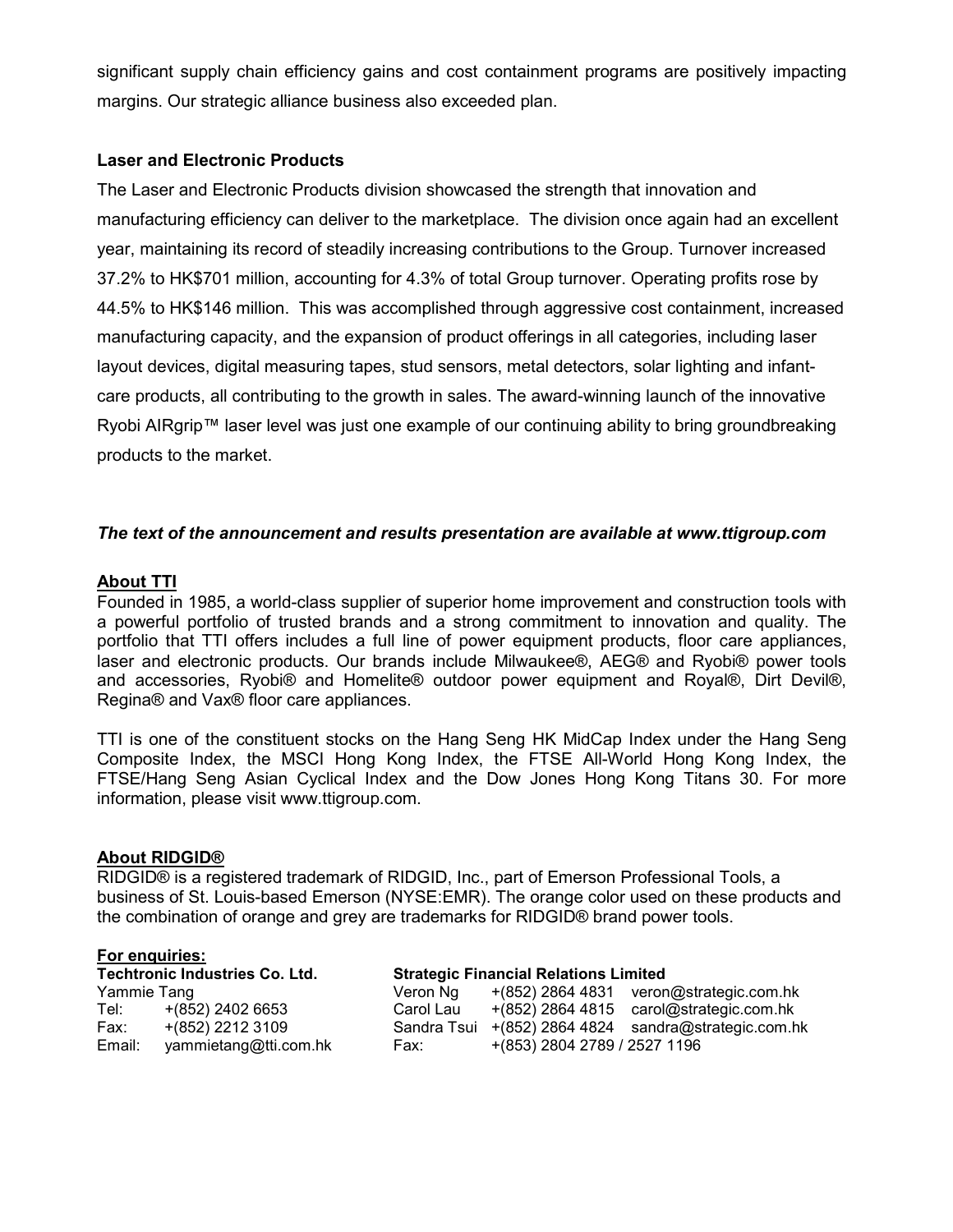## **RESULTS SUMMARY**

For the year ended 31<sup>st</sup> December, 2004

## CONSOLIDATED INCOME STATEMENT

|                                                                 | 2004<br><b>HK\$'000</b> | 2003<br>HK\$'000 |
|-----------------------------------------------------------------|-------------------------|------------------|
| Turnover                                                        | 16,304,140              | 13,182,808       |
| Cost of sales                                                   | (11, 363, 394)          | (9, 284, 759)    |
| Gross profit                                                    | 4,940,746               | 3,898,049        |
| Other operating income                                          | 39,688                  | 39,575           |
| Interest income                                                 | 52,772                  | 16,743           |
| Selling, distribution, advertising and warranty expenses        | (1,916,812)             | (1,574,549)      |
| Administrative expenses                                         | (1,551,024)             | (1, 246, 615)    |
| Research and development costs                                  | (338, 962)              | (268, 244)       |
| Profit from operations                                          | 1,226,408               | 864,959          |
| Finance costs                                                   | (138, 880)              | (95, 731)        |
| Profit before share of results of associates and taxation       | 1,087,528               | 769,228          |
| Share of results of associates                                  | (845)                   | (987)            |
| Profit before taxation                                          | 1,086,683               | 768,241          |
| Taxation                                                        | (108, 829)              | (66, 811)        |
| Profit before minority interests                                | 977,854                 | 701,430          |
| Minority interests                                              | (40, 314)               | (27, 457)        |
| Profit for the year                                             | <u>937,540</u>          | 673,973          |
| <b>Dividends</b>                                                | 178,998                 | 113,251          |
| Earnings per share (HK cents)<br><b>Basic</b><br><b>Diluted</b> | 70.11<br><u>68.16</u>   | 51.56<br>50.37   |